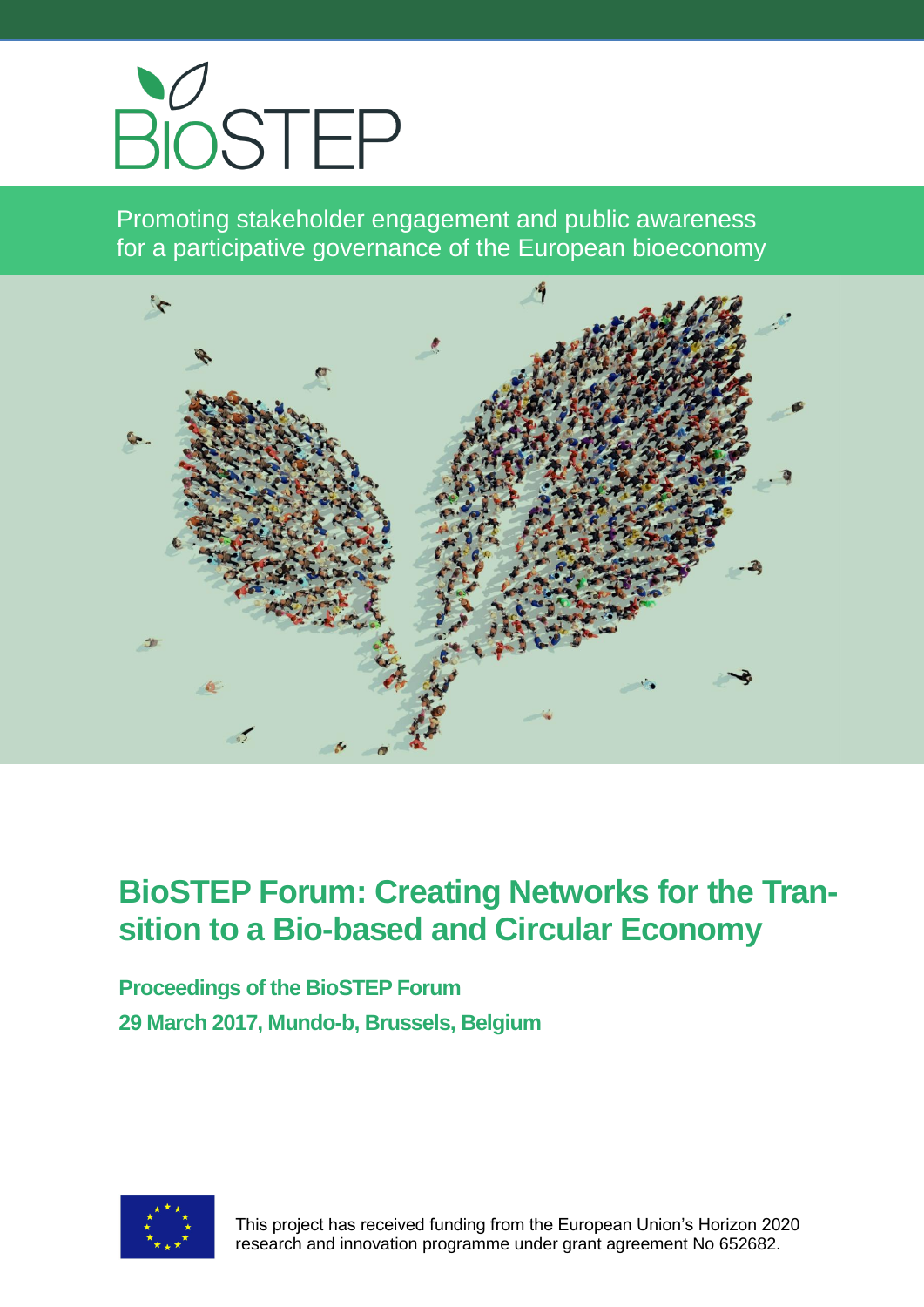### **ACKNOWLEDGMENT & DISCLAIMER**

This project has received funding from the European Union's Horizon 2020 research and innovation programme under grant agreement No 652682. Neither the European Commission nor any person acting on behalf of the Commission is responsible for how the following information is used. The views expressed in this publication are the sole responsibility of the author and do not necessarily reflect the views of the European Commission.

Reproduction and translation for non-commercial purposes are authorised, provided the source is acknowledged and the publisher is given prior notice and sent a copy.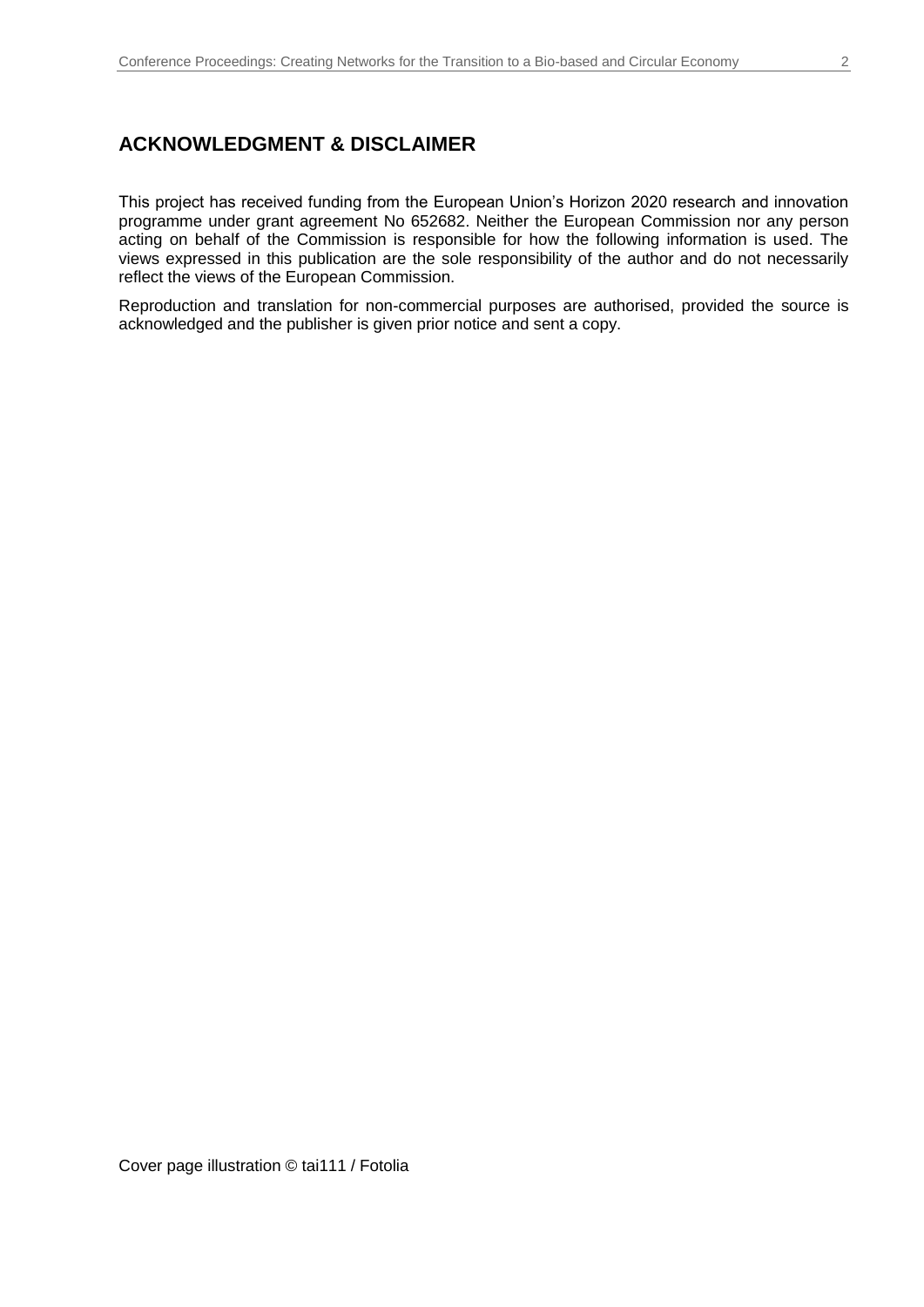## **1 Introduction**

The EU Bioeconomy Strategy is currently undergoing a review, which will be completed by mid-2017 and underpin the future orientation of the strategy. At the same time, policy-makers are discussing the links between the bioeconomy and the circular economy and whether the two concepts should be combined in a single strategy.

The objectives of the [BioSTEP Forum,](https://www.bio-step.eu/fileadmin/BioSTEP/Bio_documents/BioSTEP_Forum_Agenda.pdf) which took place on 29 March 2017 in Brussels, Belgium, were:

- To present and discuss the [results of the stakeholder engagement activities in BioSTEP](https://www.bio-step.eu/results.html) and its value to the current policy discussions on the bioeconomy and the circular economy.
- To discuss how strategies can be developed in a participatory way, ensuring that the change in economic value chains that is necessary for the transition to a bio-based and circular economy is understood and supported by all stakeholders.
- To provide an opportunity for stakeholders to discuss barriers and opportunities related to the participatory development of bioeconomy and circular economy strategies.

The conference was attended by 55 bioeconomy [stakeholders,](https://www.bio-step.eu/fileadmin/BioSTEP/Bio_documents/BioSTEP_Forum_Participants.pdf) including industry representatives, representatives of regional bioeconomy clusters, representatives of non-governmental and civil society organisations, policy-makers, researchers, and consultants. Overall, stakeholders from 15 different Member States participated in the BioSTEP Forum; stakeholders from Belgium (as the official seat of many European associations and institutions), Germany and the Netherlands represented the majority of the participants.

The BioSTEP Forum concluded a series of three stakeholder workshops, which BioSTEP had organised in 2016 and 2017. The outcomes of the BioSTEP Forum fed into the finalisation of a [policy](https://www.bio-step.eu/fileadmin/BioSTEP/Bio_documents/BioSTEP_Policy_Paper_final.pdf)  [paper,](https://www.bio-step.eu/fileadmin/BioSTEP/Bio_documents/BioSTEP_Policy_Paper_final.pdf) which provides policy-makers with recommendations for effective stakeholder and public engagement in a bio-based and circular economy.

## **2 The ongoing review of the EU Bioeconomy Strategy**

A [presentation](https://www.bio-step.eu/fileadmin/BioSTEP/Bio_documents/BioSTEP_Forum_Paula.pdf) by Lino Paula (DG Research & Innovation, European Commission) provided insights on the ongoing review of the EU Bioeconomy Strategy. According to Lino Paula, the evaluation of the Bioeconomy Strategy requires more time than initially planned and will continue through 2017. Until the review is concluded, which will be in early 2018, the Commission is looking forward to getting more feedback on the strategy.

Until now, much of the feedback has stemmed from the Bioeconomy [Stakeholders](https://ec.europa.eu/research/bioeconomy/index.cfm?pg=policy&lib=panel) Panel, where 30 actors from different sectors meet to discuss the matters of the European bioeconomy. Currently, the Bioeconomy Stakeholders Panel is working on a 'Stakeholders' Manifesto for the Bioeconomy in Europe', which is to be finalised by June 2017. Also in June, the report from the 'Expert Group Review' and a JRC/SCAR report on "Mapping the Bioeconomy in the Member States" are expected. Currently, an opinion factsheet on the "Local and regional dimension of Bioeconomy and the role of regions and cities" is being prepared by the EU's Committee of the Regions and will be published in May 2017. Later, in November 2017, a conference and the launch of a public consultation are planned.

Lino Paula highlighted that stakeholder interaction plays an important role in the process (also in in the context of the circular economy, where a new stakeholder platform is currently being built by the Commission). As of now, it is too early to say whether there will be a new strategy. However, a renewed strategy could potentially link to the Circular Economy Package, the Common Agricultural Policy (CAP) and the Energy Union process.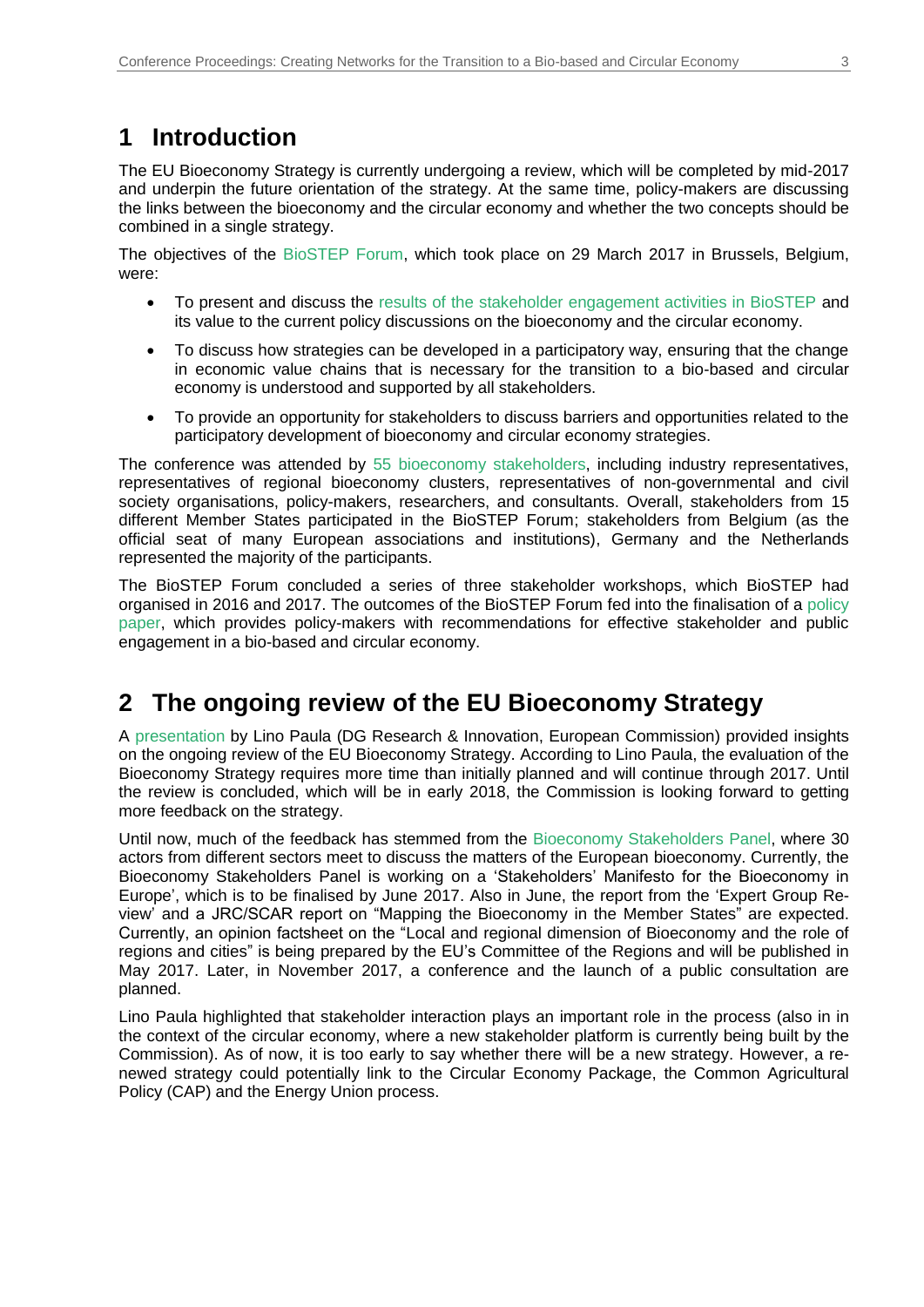## **3 The challenge of building new networks within the biobased and circular economy**

In this session, Lucas Porsch (Ecologic Institute) and Sara Davies (EPRC), gave an introductory [presentation](https://www.bio-step.eu/fileadmin/BioSTEP/Bio_documents/BioSTEP_Forum_Porsch_Davies.pdf) on the challenges that stakeholders may face when re-organising the economic value chain towards bio-based products and processes.

Lucas Porsch highlighted that one conclusion of BioSTEP's stakeholder workshops was that the bioeconomy is about more than a change in the dominating technology, but a change in the building of new networks (including a new regional economic structure). The creation of such networks, inter alia, requires the cooperation of actors, which includes stakeholders who have not worked with each other before. This includes suppliers, businesses of different sizes, workforce (especially relevant in rural areas), researchers, regulators, policy-makers, consumers/residents (crucial for acceptance) and civil society groups. One specific characteristic of such bioeconomy networks is the crosssectoral interaction; an example is the collaborations of the chemical and agricultural industries in many areas. The circular economy requires the involvement more and partially different stakeholders, e.g. those who deal with waste treatment or transport logistics. In order to settle these different networks and to adapt them to local situations, participatory approaches can be used to identify the right stakeholders and to engage and motivate them. In some cases, this participation happens unaided, e.g. on the basis of existing relationships between stakeholders. In other cases, public policy is needed to support the development of new or strengthened networks.

Sara Davies stressed that the development of new or adapted networks is particularly relevant for rural areas, which often receive support via cohesion policies. Seventy-three percent of the respective EU budget goes to the poorer Member States or regions, where it often funds projects linked to bioeconomy-relevant fields (such as renewable energy). This is especially the case with Smart Specialisation Strategies, which aim to identify the strengths of a region and may be used to develop the bioeconomy networks and economic development strategies accordingly. Sara Davies mentioned the example of [Xanthella](https://www.xanthella.co.uk/) Ltd., a company that produces micro-algae in Scotland, cooperating with universities, public bodies and non-profit entities (including a community entity) and thereby realizing the regional potential of the bioeconomy. While this kind of development may be perceived critically in some regions (e.g. due to new environmental pressures), bioeconomic activities are usually perceived positively in less populated areas.

### **4 Effective stakeholder and public engagement: Insights from practitioners**

BioSTEP examined current participatory practices involving both stakeholders and citizens in bioeconomy strategies in six national and regional case studies. The national bioeconomy strategy in Finland and the BioBased Delta in the Netherlands were both identified as good practice examples, among others, for effective stakeholder and public engagement. In this session, Anu Reinikainen (Natural Resources Institute Finland) and Dietmar Lemmens (Bergen op Zoom Municipality / Biobased Delta) shared their insights with the audience on how stakeholder and public engagement can be facilitated and what the challenges and opportunities of this process are.

In her [presentation,](https://www.bio-step.eu/fileadmin/BioSTEP/Bio_documents/BioSTEP_Forum_Reinikainen.pdf) Anu Reinikainen provided insights on stakeholder and public engagement in the context of the Finnish bioeconomy strategy. In Finland, the development of a national bioeconomy strategy was steered by a governmental Executive Group and a Working Group. The process built on the participation of business representatives, researchers, sub-national authorities and NGOs, which were invited to take part in workshops, industry hearings, regional bioeconomy forums and consultations. In addition, citizens were informed through websites and social media and were invited to participate in workshops. This process used a broad understanding of the bioeconomy, encompassing not only (forest) biomasses, but also well-being services, to enable engagement of different sectors. Anu Reinikainen highlighted the following challenges that became apparent in the process:

• How can we consult all the relevant stakeholders?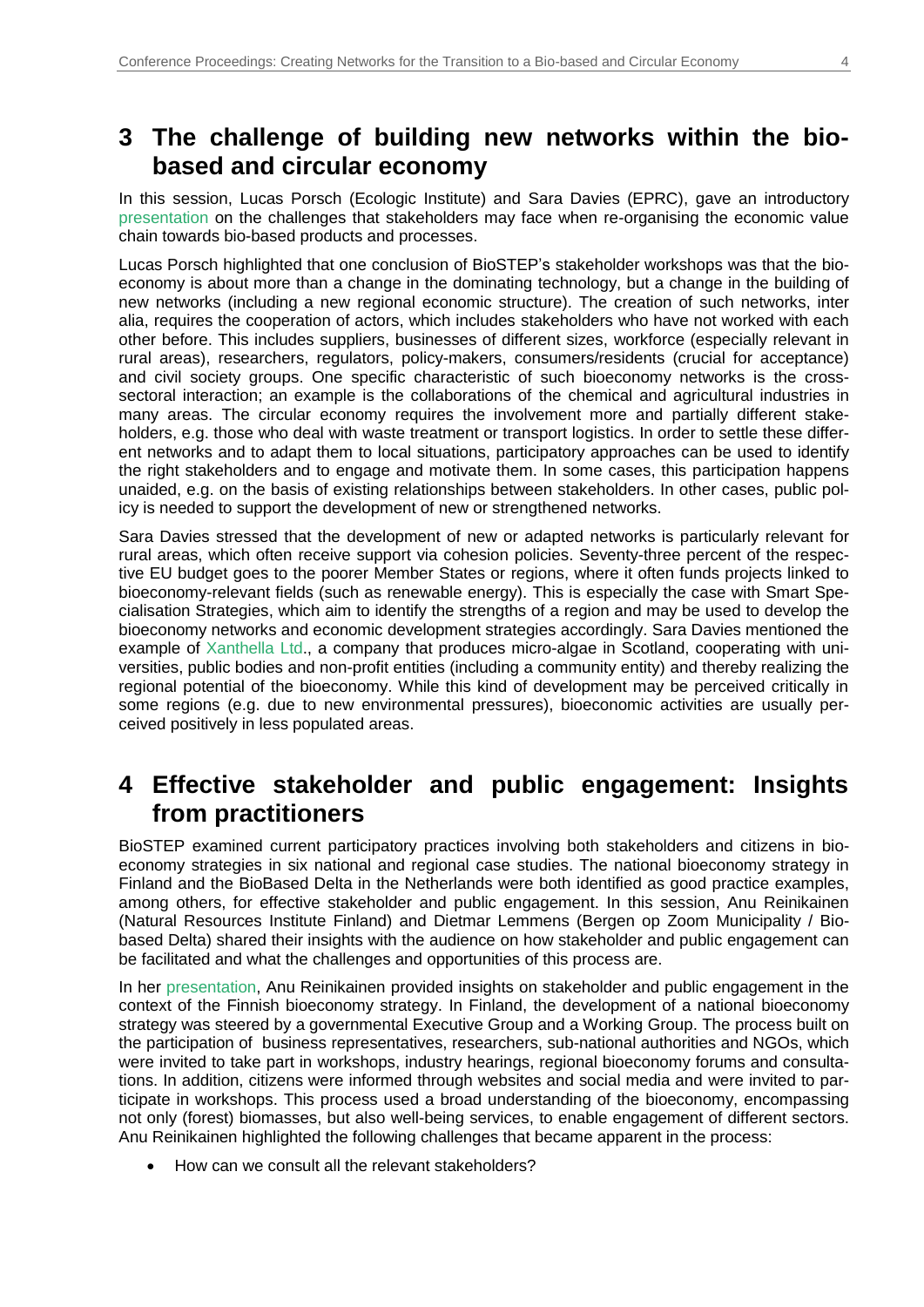- How can we take into consideration, in a balanced way, all the different opinions (e.g. business actors, environmental actors)?
- How can we promote the active engagement of individual citizens, not just disseminating information?
- The limited interest of citizens: A grassroots-level understanding of bioeconomy requires concrete examples of what bioeconomy is in everyday contexts.

Dietmar Lemmens gave a [presentation](https://www.bio-step.eu/fileadmin/BioSTEP/Bio_documents/BioSTEP_Forum_Lemmens.pdf) on stakeholder and public engagement activities in the Biobased Delta (The Netherlands). The Biobased Delta is a triple-helix organisation that aims to combine job creation and investment with sustainability principles. In order to achieve this goal, the region builds on its chemical and agricultural sector using a five-fold approach, including bio-based business development, internal procurement of the municipality, education, development of the public area and creative elements and projects. Additionally, the municipality creates public awareness, e.g. by establishing the first 'Biobased Pop-Up Store' in the Netherlands, which showcases bio-based products in everyday life. This Pop-Up Store attracted great interest among citizens and the media and numerous meetings and public events have been organised. In addition, a platform for SMEs was created. Generally, from the Bergen op Zoom experience, obstacles for implementing the bio-based economy at a regional scale are limited financial resources and overregulation.

### **5 The BioSTEP policy paper: Key recommendations for effective participation and network creation**

In the context of a *World Café*, participants of the BioSTEP Forum discussed the draft of the Bio-STEP policy paper and the five key recommendations for effective participation and network creation. The discussions were structured along two specific questions that had been defined for each of the five recommendations. The key outcomes of the discussions are highlighted below:

#### **Recommendation 1: Support small and medium-sized enterprises in the creation of new networks**

1. Which aspects of the existing regulatory and policy framework can be further developed to support SMEs?

The working group concluded that grants and financial support are generally available, but that it is often difficult und bureaucratic to apply. In addition, it was stated that the funding party often does not fully recognize the risk of failure.

2. Which measures could public bodies take in order to facilitate matchmaking among actors?

The working group concluded that policy could help clusters to emerge ("settling the ground") and should then "let them go". They also stated that a "moderating public body", which acts as matchmaker between different stakeholders, but also different clusters, could be useful. Structural funds could potentially be used to finance such bodies. Additionally, policy coherence between regulators and legislators is something that is, according to many participants of the working group, increasingly needed.

#### **Recommendation 2: Facilitate involvement of civil society (actors) in bioeconomy and circular economy debates**

1. How should approaches to civil society participation differ between sub-themes of the bioeconomy?

The working group concluded that it is challenging to link all sub-themes with the respective communities and to identify the relevant NGOs/CSOs. When including NGOs/CSOs, according to the participants, one has to bear in mind that the different organizations have very different mindsets and are open for compromise to different extents.

2. How could policy-makers encourage stronger participation by civil society actors?